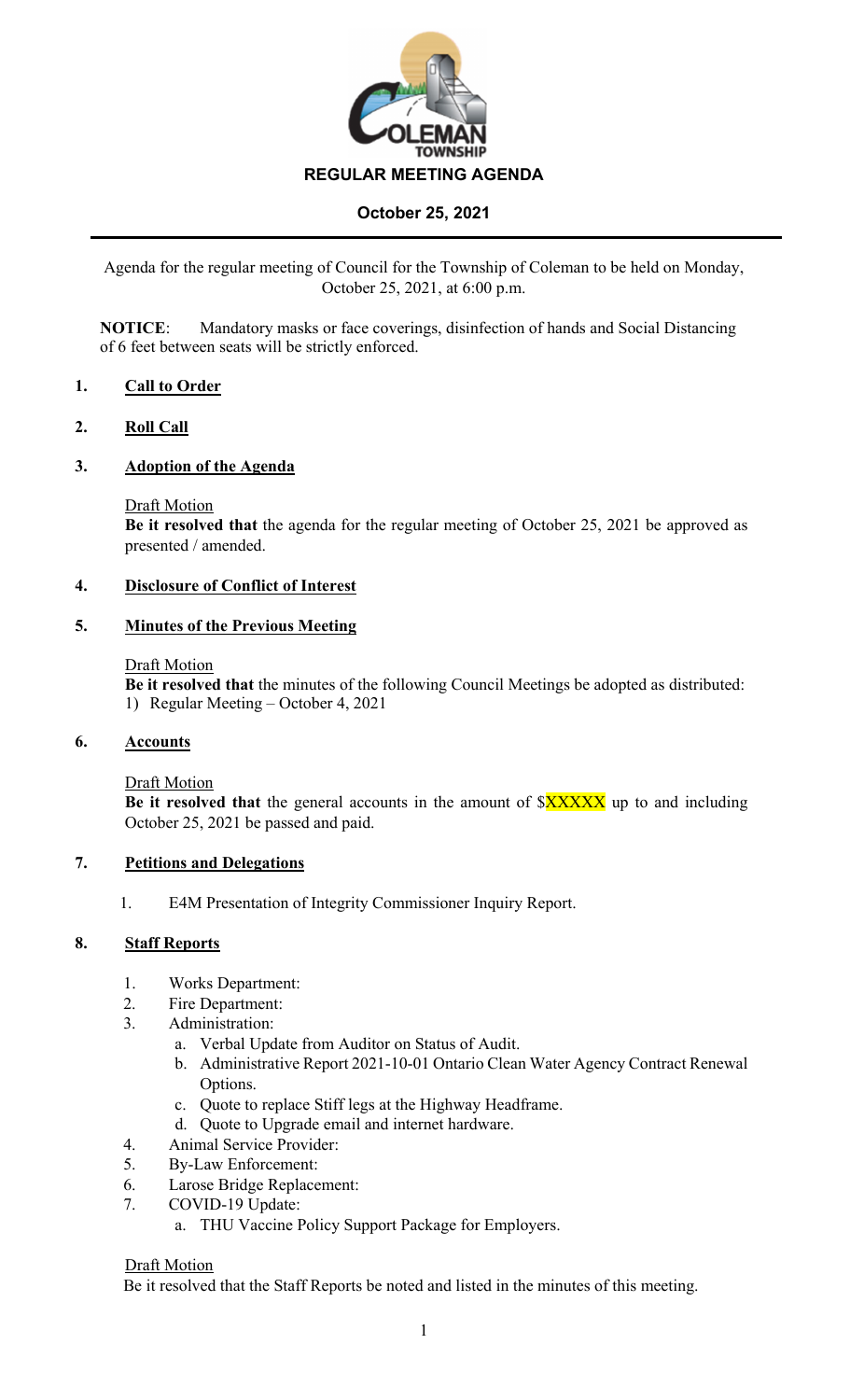

# **October 25, 2021**

# **9. By-laws**

9.1. By-law No. 21-38, being a by-law to enter into a Transfer Payment Agreement with Hr Majesty the Queen in right of Ontario as represented by the Minister of Infrastructure for Bass Lake Park Upgrades.

# **10. Business Arising from the Minutes**

# **11. New Business**

- 11.1. Conferences:
- 11.2. Motions:
	- 11.2.1. Christmas Order
	- 11.2.2. Municipal Holiday Hours

# **12. Committee Reports**

- 12.1 Public Works
- 12.2 Finance
- 12.3 Government Liaison, TeMAG and TMA
- 12.4 Tourism & Recreation

#### **13. Correspondence**

| <b>Item</b><br>No. | <b>Received</b><br><b>Date</b> | Originator                                                                       | <b>Subject</b>                                                                                                                             |
|--------------------|--------------------------------|----------------------------------------------------------------------------------|--------------------------------------------------------------------------------------------------------------------------------------------|
| 13.1               | October 8                      | Township of Adelaide<br>Metcalfe                                                 | Support of Resolution – Federal and<br>Provincial Funding of Rural                                                                         |
| 13.2               | October 14                     | The Cobalt Historical Society                                                    | <b>Infrastructure Projects</b><br>Thank you for your continued support                                                                     |
| 13.3               | October 14                     | Township of Enniskillen                                                          | <b>Cannabis Resolution</b>                                                                                                                 |
| 13.4               | October 8                      | Municipality of Leamington                                                       | Resolution for additional Supports to<br>Long-term Care Homes                                                                              |
| 13.5               | October 13                     | Ministry of the Environment,<br><b>Conservation and Parks</b>                    | Decision on the Proposed Land Use<br>Compatibility Guideline                                                                               |
| 13.6               | October 8                      | Ministry of the Environment,<br><b>Conservation and Parks</b>                    | EA Modernization: Clarifying the<br>authority to change the classes of<br>projects that follow a class<br>environmental assessment process |
| 13.7               | October 8                      | Timiskaming Health Unit                                                          | <b>Ontario Cautiously Lifting Capacity</b><br>Limits in Select Settings                                                                    |
| 13.8               | October 20                     | District of Temiskaming<br><b>Social Services</b><br><b>Administration Board</b> | Community Safety and Well-being<br>Plan                                                                                                    |
| 13.9               | October 20                     | Enbridge Gas Inc.                                                                | EB-2021-0029 Enbridge Gas Inc. $-$<br>2022 Federal Carbon Pricing Program<br>Application – OEB Notice of<br>Application                    |
| 13.10              | October 19                     | Ministry of Municipal Affairs<br>and Housing                                     | <b>Enhanced COVID-19 Vaccine</b><br>Certificate with QR Code and Verify                                                                    |